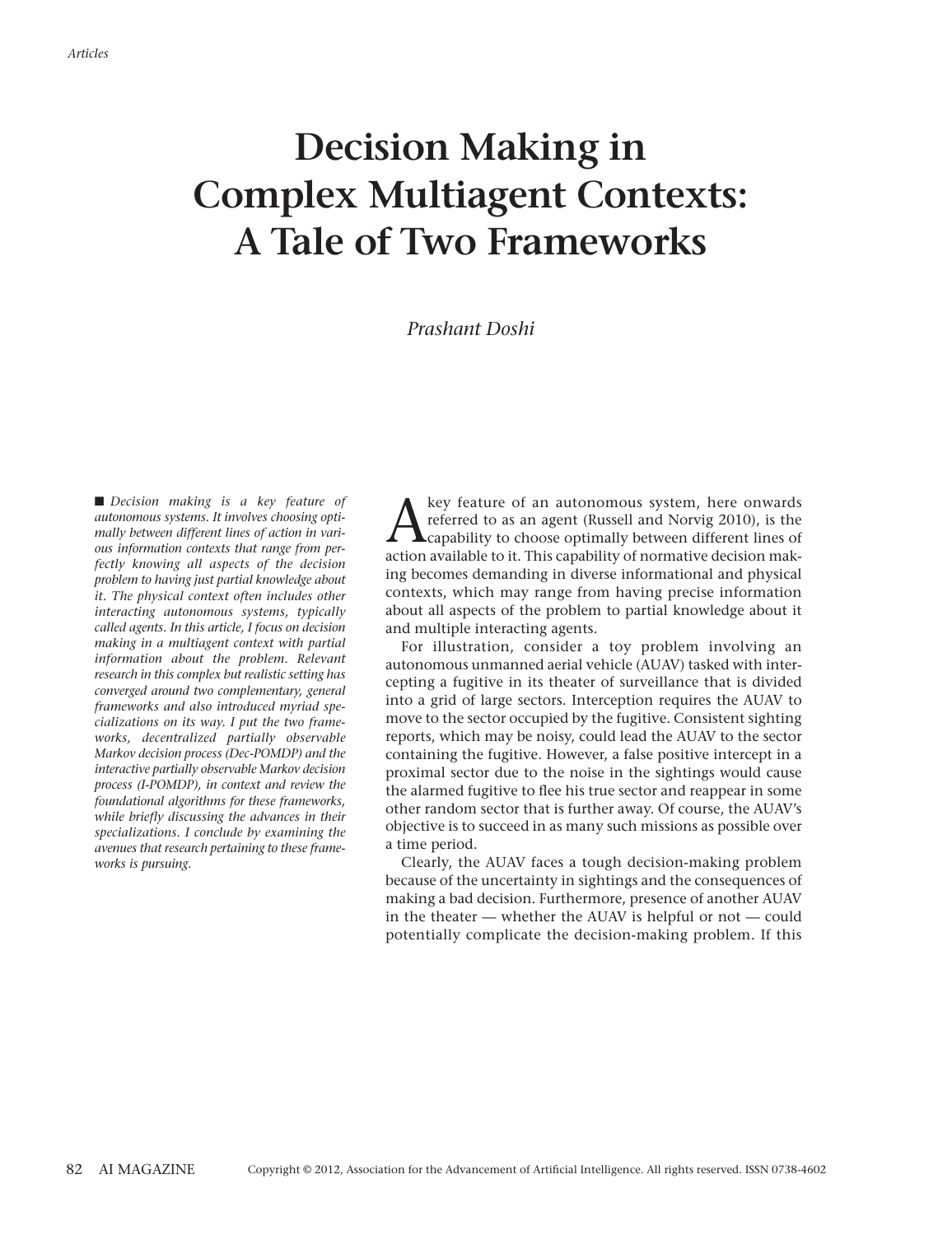

*Figure 1. Comparing Two Frameworks.*

Both frameworks apply in multiagent contexts with Dec-POMDPs suitable for cooperative interactions only. While I-POMDPS are applicable in both cooperative and noncooperative contexts thereby occupying the remaining volume of the problem space. The parenthesis on an axis gives analogous environment parameters used by Russell and Norvig (2010).

AUAV is helpful, then both AUAVs must jointly decide whether to move to intercept the fugitive in some sector or await more consistent sighting reports. A premature move by one of the AUAVs in the team may spoil the chances for both! This remains true when the other AUAV is neutral in its intentions toward the subject AUAV.

This illustration provides anecdotal evidence about the technical difficulty of sequential decision making in partial information contexts that are shared by multiple agents. In this article, I review two formal frameworks that occupy this problem space. Although relevant AI research has explored various decision-making models, it has gradually converged on these complementary, general frameworks. Both these frameworks are founded on decision theory as formalized by partially observable Markov decision processes (POMDPs) (Smallwood and Sondik 1973; Kaelbling, Littman, and Cassandra 1998) and generously draw inspiration from game theory. Despite

the inherent complexity, decision-theoretic frameworks such as POMDPs offer a principled and theoretically sound formalism for decision making under uncertainty with guarantees of optimality of the solution, which makes them an appealing choice for extending to multiagent settings.

The first framework that I consider is the decentralized POMDP (Dec-POMDP) (Bernstein et al. 2002), which is applicable in contexts where the agents are strictly cooperative. In this framework, we seek an optimal joint behavior for all agents given an initial state of the problem that is common knowledge to all and the agents receive a common reward based on their joint actions. In contrast, the interactive POMDP (I-POMDP) (Gmytrasiewicz and Doshi 2005) models the problem from the subjective view of an individual agent in a multiagent context. The framework seeks to find agent behavior that is individually optimal and applies to both cooperative and noncooperative contexts. Figure 1 compares the two frameworks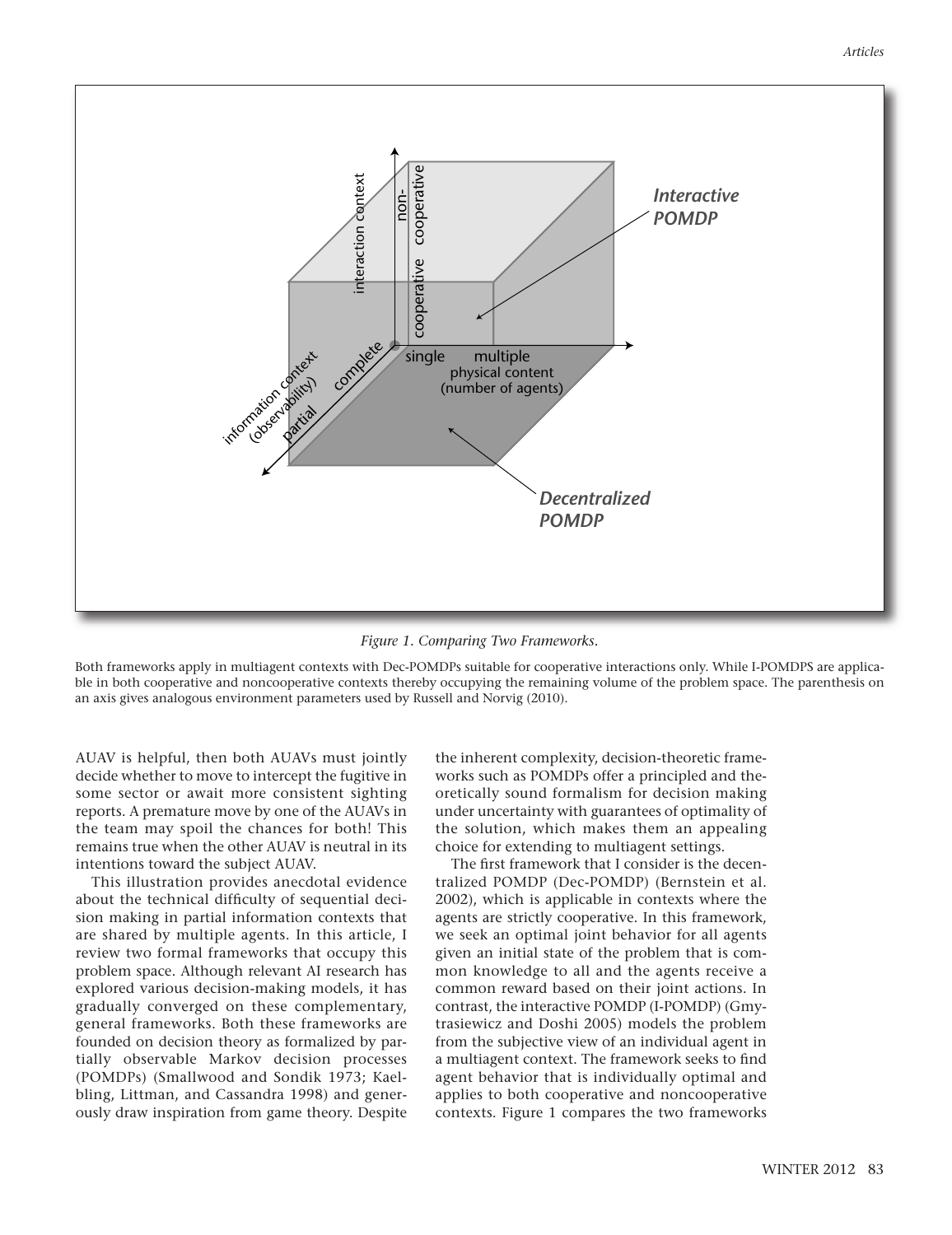based on the problem spaces they occupy. The information and interaction contexts in figure 1 may be viewed as continuums while the physical context is discrete but could get arbitrarily large.

Optimally accomplishing tasks using a team of agents has continually fascinated AI researchers. The Dec-POMDP was preceded by substantial and distinct efforts in teamwork such as STEAM (Tambe 1997), which was based on an early formal theory of joint intentions (Cohen and Levesque 1991). An alternate theory of teamwork involved the concept of SharedPlans (Grosz 1996). These elaborate theories provided logical formalizations of requisite joint mental states and plans thereby facilitating teamwork through reasoning. Parallel advances on a myriad of frameworks that could be linked to a Dec-POMDP as specializations have also continued. Building on this past progress, Dec-POMDPs emphasize quantitative mathematical modeling of the economics that promotes cooperation and of realistic uncertainties with the benefit that precise optimality of behavior can be claimed and the computational complexity of the problem class be ascertained. However, Dec-POMDPs champion offline decision making for every contingency as opposed to the execution-centered thrust of the logical teamwork theories, which promoted efficiency.

While a focus on cooperation admits some simplifications such as common initial state and reward, adopting an agent's view of a multiagent context does the opposite. Although the focus is on individual behavior, issues such as considering what the other agent(s) thinks that the subject agent will do and about the subject agent's thought on others' actions confound the decision making in general. I-POMDPs elegantly tie recursive thinking to the process of decision making using modeling approaches initially explored in game theory (Harsanyi 1967, Brandenburger and Dekel 1993, Aumann 1999). I-POMDPs, too, build upon previous efforts in AI such as the recursive modeling method (Gmytrasiewicz and Durfee 2000), which targets individual decision making in simpler contexts.

Recent applications of the two frameworks testify to their significance and growing appeal. Dec-POMDPs are finding applications in coordinating scans in sensor networks exhibiting various configurations (Kim et al. 2006), in emerging smart energy grids, and in coordinating AUAVs in a team. I-POMDPs are being used to explore strategies for countering money laundering by terrorists (Ng et al. 2010, Meissner 2011) and enhanced to include trust levels for facilitating defense simulations (Seymour and Peterson 2009a, 2009b). They have been used to produce winning strategies for playing the lemonade stand game (Wunder et al. 2011) and even modified to include empirical models for

simulating human behavioral data pertaining to strategic thought and action (Doshi et al. 2010).

In the remainder of this article, I acquaint the reader with the two frameworks while keeping in mind their important foundations. Then, I review the early algorithmic developments that built a solid platform for continuing research in each framework. Throughout this article, I compare the two frameworks, pointing out some similar and some differing facets, and conclude this article with a discussion of some research directions that this article did not touch upon and those that are ripe for pursuing.

# Dual Basis: Decision and Game Theories

As I mentioned previously, both Dec- and I-POMDP are founded on decision theory, which has its own roots in the axioms of probability theory and of von Neumann and Morgenstern's utility theory (1947). In particular, the frameworks generalize an instantiation of the principles of decision theory for partial information contexts called the partially observable Markov decision process. Although POMDPs first appeared in the operations research literature (Smallwood and Sondik 1973), they were later cast into the AI spotlight (Kaelbling, Littman, and Cassandra 1998) as a framework for optimal control of single agents.

An agent, say *i,* in the POMDP framework acts and makes observations in a sequential cycle, as I show in figure 2. The partial information context results from agent *i* receiving observations that do not reveal the current physical state precisely. Nevertheless, we seek the actions that agent *i* should perform in order to maximize the reward it can get or its preferences.

A POMDP models the decision-making problem for agent *i* using the following tuple:

 $POMDP = \langle S, A_i, T_i, \Omega_i, O_i, R_i, OC_i \rangle$ 

Here, *S* is the set of physical states of the agent and its environment that are relevant to the decision making. In the realm of my previous illustrative example, the states could be the different sectors in the AUAV's grid. *Ai* is the set of actions available to the agent, such as the AUAV's maneuvering and sensory actions.  $T_i$  is the transition function that models the dynamism and part of the uncertainty in the problem. It does this by mapping each transition from one state to another given the agent's action to its probability.  $\Omega$ , is the set of observations that the agent makes, such as the AUAV spotting the fugitive and receiving sighting reports.  $O_i$  is the observation function that gives the likelihood of making an observation on performing an action and moving to the subsequent state. It models another source of uncertain-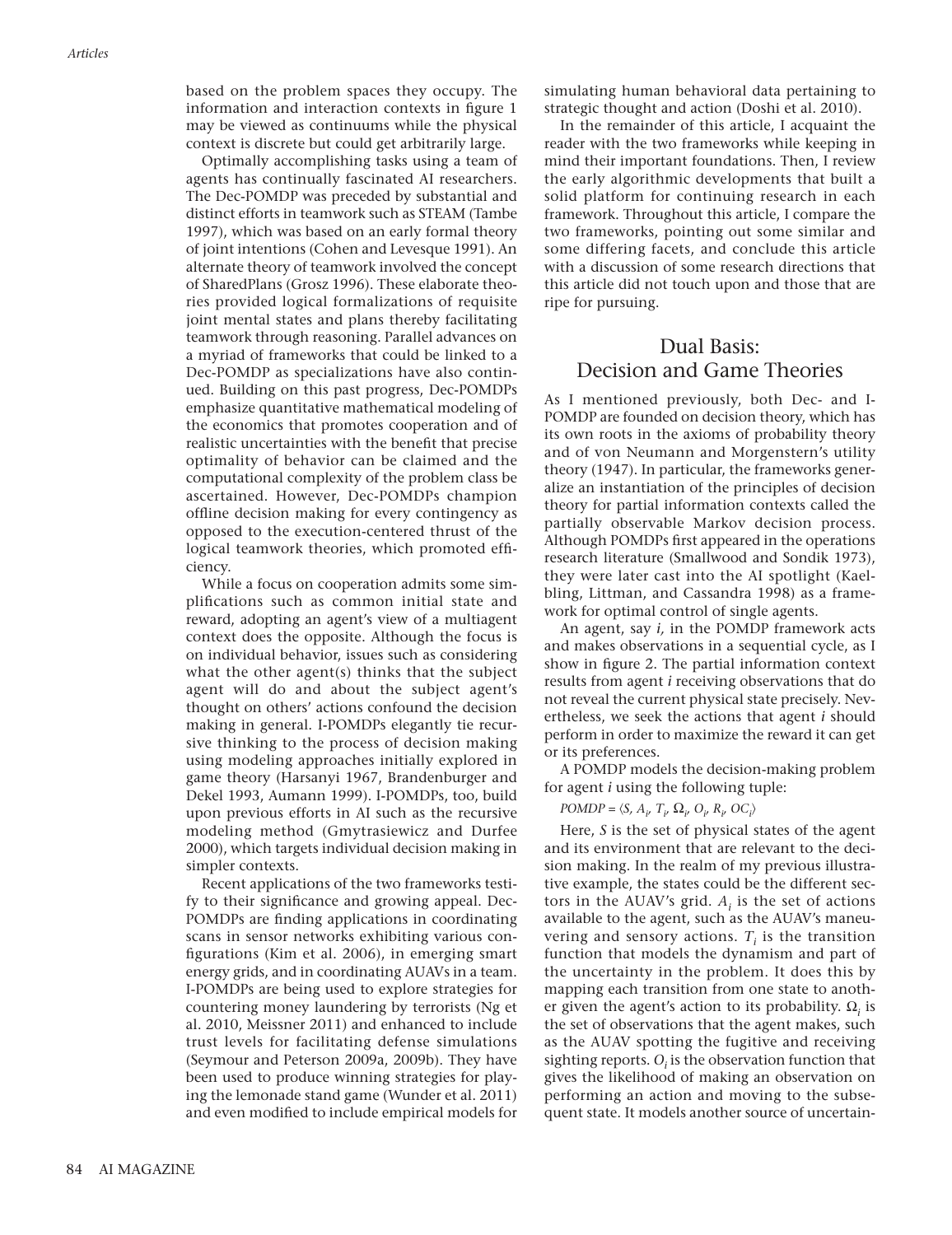ty in the problem, one that manifests due to noise in the agent's observation sensors. Together,  $A_{i}$ ,  $T_{i}$ ,  $\Omega_i$  and  $O_i$  in the tuple, represent the capabilities of the agent;  $R_i$ , is the quantitative reward or preference function that models the preference structure of the agent; and  $OC<sub>i</sub>$  is the agent's optimality criterion, which typically takes the form of maximizing cumulative rewards over a finite number of time steps or maximizing cumulative discounted rewards over an infinite number of steps in the limit.

The solution of a POMDP is a function called the policy, which maps the agent's history of observations and an action to the probability with which the action should be performed. We may compress the representation of a policy by noting that a probability distribution over the states, called the agent's belief, is a sufficient statistic for the agent's observation history. While POMDPs offer principled optimality in near-real contexts, their usefulness is inhibited by the high complexity of solving them. In particular, the POMDP problem whose optimality criterion involves maximizing reward over a finite number of time steps that is less than the number of states is PSPACE-complete (Papadimitriou and Tsitsiklis 1987), otherwise it is incomputable for an infinite number of steps (Madani, Hanks, and Condon 2003). A factor that drives up the complexity is the disproportionate growth in the size of the belief space over which the solution is optimized as the number of states increase, which I call the belief space complexity. The other predominant factor is the policy space complexity, which is the exponential growth in the number of policies to search over with time, and is also affected by the action and observation spaces. Due to this, approximate solutions that make solving POMDPs feasible are crucial. Various insights have led to a multitude of approximation techniques. Notable among these is a group that utilizes a subset of belief points over which to optimize the solution instead of over the entire simplex. These point-based approximations (Pineau, Gordon, and Thrun 2006; Kurniawati, Hsu, and Lee 2008) now allow POMDPs to scale to reasonably large domains thereby facilitating applications.

Although POMDPs lay down the groundwork, the bridge to multiagent contexts is built on insights from game theory. Oddly, both cooperative and noncooperative interaction contexts are studied in the noncooperative branch of game theory. Both Dec- and I-POMDP frameworks make an analogy to the use of types while modeling the multiple agents. Specifically, agent models include sufficient information to predict the agent's actions. This is consistent with Harsanyi's stance (1967), which describes a type as an attribute vector summarizing the physical, social, and psycho-



*Figure 2. A Schematic Diagram of the POMDP Framework.*

Actions of the agent affect its own physical state and that of its environment. As is often the case in the real world, the agent's observations do not reveal the possibly changed physical state precisely. This makes meeting the objective of finding actions that maximize the agent's reward or preferences challenging.

logical attributes of the agent including its payoffs and beliefs, all of which are relevant to its actions. Efforts to concretely define the type have converged on a coherent infinite hierarchy of beliefs with topological assumptions on the state space (Mertens and Zamir 1985, Brandenburger and Dekel 1993), as representing the agent's type. These beliefs, while not computable, play an important role in individual decision making in multiagent contexts, and indeed, they find a place in the I-POMDP framework.

Surprisingly, the game-theoretic solution concept of Nash equilibrium finds little consensus as a solution for Dec- and I-POMDP frameworks. A Nash equilibrium (Fudenberg and Tirole 1991) is a profile of behaviors for the different agents such that each behavior is best for the corresponding agent given others' behaviors. While equilibriabased solution techniques for Dec-POMDPs were proposed (Nair et al. 2003), recent focus has been firmly on computing globally optimal solutions instead of settling for the locally optimal strategies that Nash equilibria provide, of which there could be many. Of course, the globally optimal solution is a Pareto-optimal Nash equilibrium in the cooperative context. Other limitations such as the possible existence of multiple Nash equilibria with no clear way to choose between them and the inability of an equilibrium-based solution to account for behaviors outside the steady state, make equilibria inappropriate for I-POMDPs as well.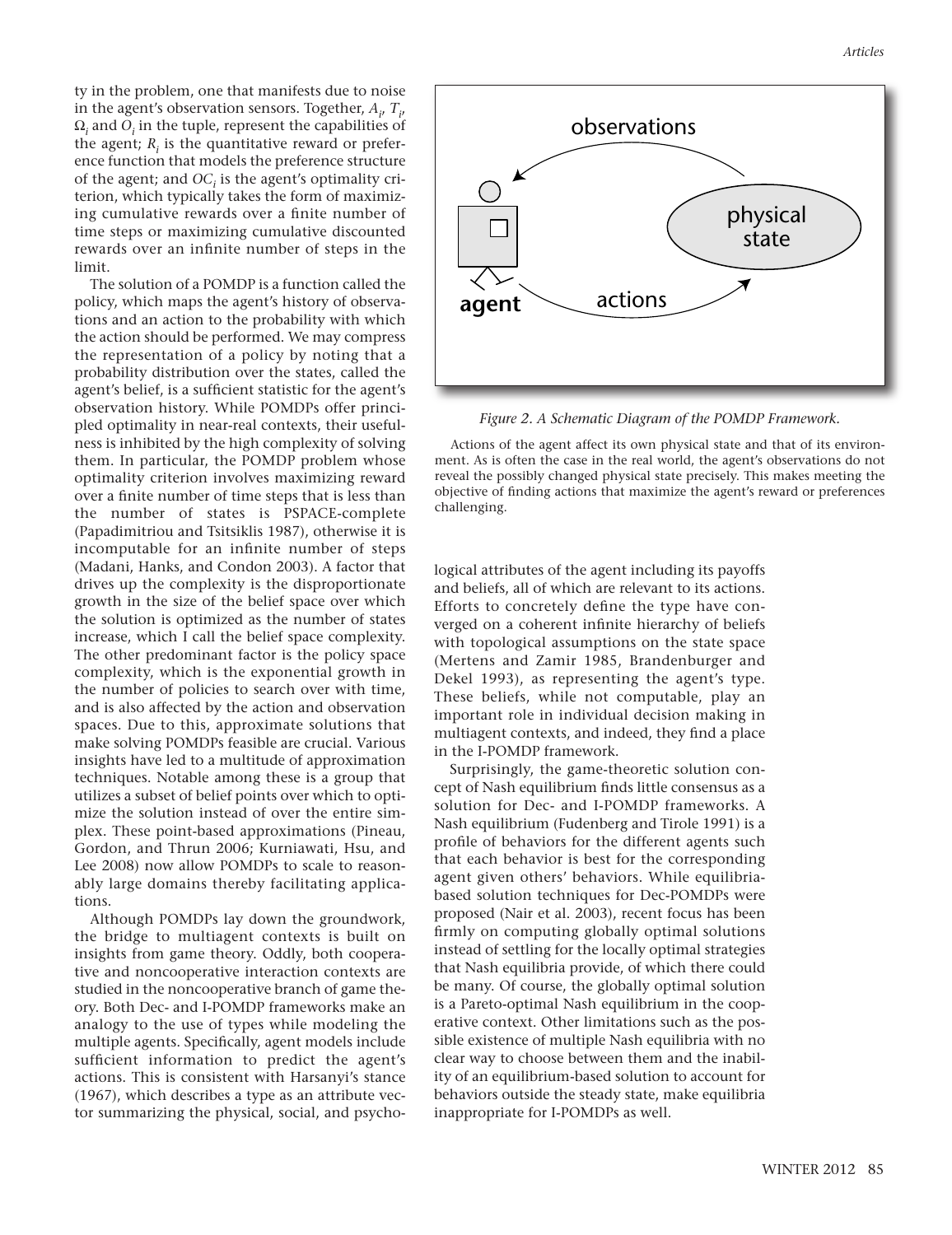# Decision Making in Multiagent Contexts

If it is common knowledge that the two AUAVs in my previous illustrative example are cooperative, then we would be interested in how each chooses its action given its observations such that their joint behavior is optimal in intercepting the fugitive. On the other hand, an individual AUAV's deliberation about what the other AUAV might do and its own subsequent action in the setting also interests us, and more so if cooperation is not a given or if the initial belief state of the AUAVs is uncertain. Both these directions of investigation are critical to a holistic understanding of decision making.

## Two Sides of the Same Coin

Although the Dec- and I-POMDP differ in their perspectives and in the interaction contexts, both offer a framework for normative decision making in multiagent contexts and share procedural elements. Figure 3 shows schematic diagrams for both frameworks that detail how the different components of the processes interact. Each agent acts and makes an observation, which influences its belief. Expectedly, actions of both agents affect the physical state of the problem and the rewards that each agent receives. Keeping track of the physical state becomes relevant because it may influence the rewards as well. Therefore, the interaction between the agents manifests not only in the rewards that each gets but also in the dynamic physical state of the problem. Indeed, this makes for an expressive but complex interaction model between agents.

As is shown in figure 3, the I-POMDP perspective merges the physical state with how the other agent(s) acts and observes into an interactive state. An agent in this perspective keeps track of the dynamic interactive state of the problem. This offers an agent's point of view to the interaction and allows the agent to deliberate and decide at its own individual level. In comparison, the Dec-POMDP's focus is on both agents who share a common reward function.

## Joint Cooperative Decision Making

Guiding a team of agents in order to accomplish tasks is a classic AI problem with implications in many fields such as in robotics. However, the problem is infamously hard in realistic contexts. A Dec-POMDP provides a framework within which we may formalize this problem in partially observable information contexts. In such contexts, even knowledge of all agents' observations is not sufficient to precisely determine the physical state. Although a Dec-POMDP models the cooperative decision-making problem expressively, it stays silent on how the team should behave when faced with adversarial agents sharing its environment.

For the sake of readability, I define the Dec-POMDP for a two-agent context, but it is applicable to more agents as well. It generalizes the POMDP outlined previously to a multiagent context using the following tuple:

#### $Dec-POMDP = \langle S, s_0, A, T, \Omega, O, R, OC \rangle$

While *S* is analogous to that in a POMDP,  $s_0$  is the initial state; *A* is the set of joint actions of both agents,  $A = A_i \times A_j$  where  $A_i$  and  $A_j$  are the action sets of agents *i* and *j,* respectively; *T* is the joint transition function and maps each transition between states given the joint actions of the two agents to its probability;  $\Omega$  is the set of joint observations,  $\Omega = \Omega_i \times \Omega_j$  where  $\Omega_i$  and  $\Omega_i$  are the observation sets of agents *i* and *j,* respectively; the joint observation function, *O,* gives the likelihood of both agents jointly making their observations given their joint actions and the resulting state; *R* is the common reward function that maps joint actions and the state to a real number representing the reward shared by the agents. In some cases, the reward may also be associated with a complete state transition; and *OC* is the optimality criterion analogous to that for POMDPs. Given the partial observability of the state space, the initial state is often replaced with an initial belief over the state space that is known to all agents. Dec-POMDPs are usually solved in advance of the actual problem occurrence. Techniques for solving Dec-POMDPs often internally make use of a multiagent belief state, which is a distribution over the physical states and possible policies of the other agent.

Simplifications to facets of the Dec-POMDP definition motivated by the problem domains on hand abound: If observations of the agents are conditionally independent of each other given the joint action and state, as is sometimes the case, we may factor the joint observation function, although this is not a requirement for Dec-POMDPs. Each component focuses on the likelihood of an individual agent's observation given the joint action and state. Another simplification, observation independence, further trims down the observation function components by assuming that the likelihood of an agent's observation depends on its own action and the resulting state only. Analogously, an assumption of transition independence allows the transition function to be factored into components that map the local transitions of each agent — between its local states given its own action — to a probability. These simplifications are desirable because, through an ingenious reduction from the tiling problem, Bernstein et al. (2002) showed that solving the Dec-POMDP is NEXP-complete for the finite time steps case. For the first time, this result explicitly illustrates how hard it really is for agents to engage in principled and optimal cooperation in uncertain contexts.

Behavior of a team of two AUAVs tasked with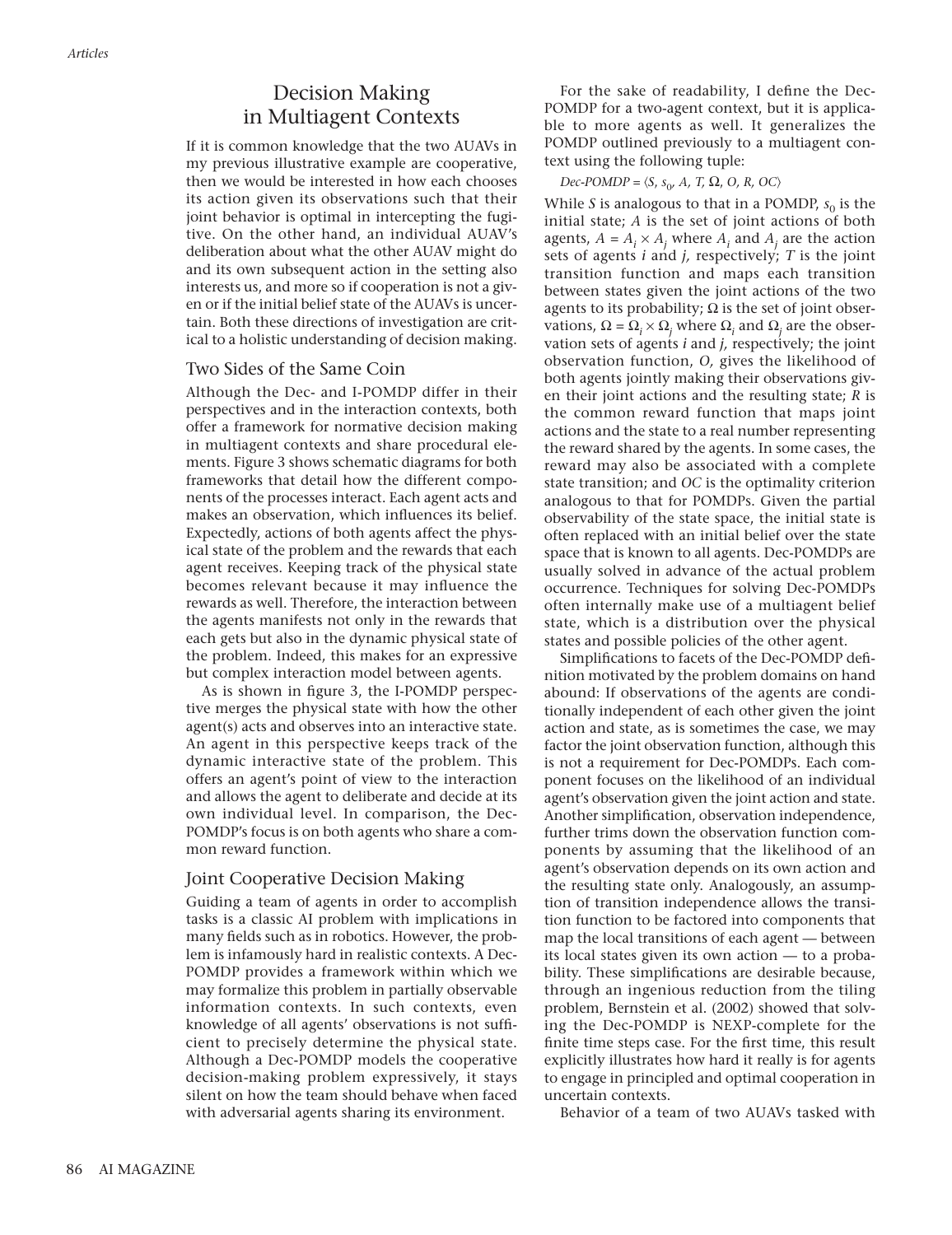

*Figure 3. Schematic Diagrams for the Dec- and I-POMDP Frameworks.*

This figure shows the procedural similarities in their setup and highlights the key differences between their perspectives. In each framework, decisions of the agent(s) in bold are sought.

intercepting the fugitive could be modeled as a Dec-POMDP. The physical state space would be possible combinations of the sector locations of the AUAVs and the fugitive. The joint action and observation spaces would be combinations of the two AUAVs' individual actions and observations mentioned previously in the context of POMDPs. Because a false positive intercept by any of the AUAVs causes the fugitive to reappear in a random sector, the problem interestingly exhibits neither transition nor observation independences.

An independent framework shown to be equivalent to the Dec-POMDP under the condition that agents perfectly remember their past history of actions and observations (Seuken and Zilberstein 2008) is the Markov team decision process (MTDP) (Pynadath and Tambe 2002). While the underlying condition is a de facto assumption in both the frameworks discussed in this article, its violation exacerbates the uncertainty in the information context; decision making in such situations remains as yet unexplored.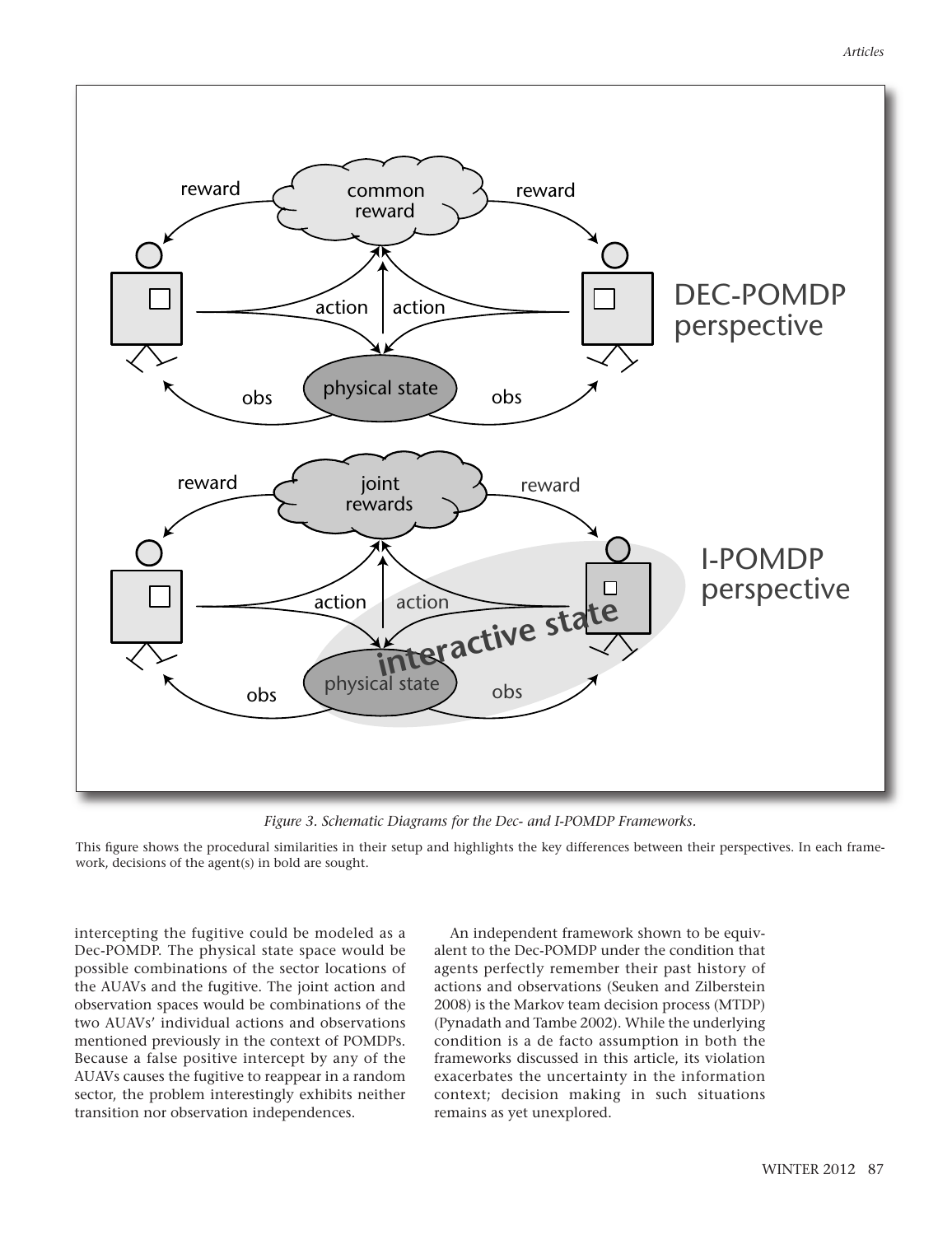#### Specializations

Of course, the information context, in general, need not always be partially observable, and Goldman and Zilberstein (2004) explore various flavors of the information context ranging from joint partial observability to local full observability categorizing the complexity of the cooperative decisionmaking problem in each. One of these problems is an important specialization called the decentralized MDP, which applies when the physical state is jointly fully observable. This specialization is of significance because if the information context for each agent in the decentralized MDP is additionally locally fully observable, and the problem exhibits both transition and observation independences, its complexity lessens to being NP-complete (Becker et al. 2004), although it is still generally intractable.

Problem domains such as cooperative sensing by sensor networks where adjacency of the sensor motes defines interaction motivate frameworks that could be perceived as specializations of Dec-POMDPs. One such framework is the networked and distributed POMDP (ND-POMDP) (Nair et al. 2005) that exploits the locality and sparseness of the interaction between agents in solving the cooperative decision-making problem. This locality is modeled using an interaction hypergraph, and additional efficiency of the decision making is enabled by utilizing transition and observation independences between the interacting agents. While the locality allows a factorization of the reward function, the physical state space may also be factored into a set of variables and the conditional independence between the variables is exploited to represent problems more efficiently (Oliehoek et al. 2008).

#### Individual Decision Making

The external, objective perspective — as adopted by Dec-POMDPs — is suitable for controlling agents in cooperative contexts, but is more appropriate for an analysis rather than control of agents in noncooperative contexts. On the other side of the coin, an individual, subjective perspective as adopted by I-POMDPs offers a single approach toward control of agents in interaction contexts where the other agents are cooperative, noncooperative, or a mixture of both. In the game theory literature, this approach has been previously recognized as the decision-theoretic approach to game theory (Kadane and Larkey 1982). However, the elegance of a single approach comes with the cost of maintaining explicit belief systems that should be continually updated, and these belief systems could become noncomputable in general.

An I-POMDP for an agent *i* sharing its environment with one other agent, *j*, is formalized using the following tuple of parameters:

## $I\text{-}POMDPi = \langle IS_i, A, \Omega_i, T_i, O_i, R_i, OC_i \rangle$

Here, *IS*, is the set of interactive states: the physical states of the problem, *S,* augmented with models,  $M_{i'}$  of the other interacting agent,  $IS_i = S \times M_{i'}$ . For the sake of operationalizing the framework, the models are limited to be computable. While models need not be just intentional, the focus so far has been on such models. An intentional model,  $\theta$ ,  $\times$  $\Theta_{j'}$  is analogous to a type in game theory and encapsulates all the private information about the agent relevant to its actions. This is formalized in terms of the agent's beliefs, capabilities, and preferences:  $\theta_j = \langle b_{j}, A, \Omega_{j}, T_{j}, O_{j}, R_{j}, OC_{j} \rangle$ , where  $b_j$  is a distribution over *ISj ,* and the remaining parameters have their standard interpretations. Next, *A* is the set of joint actions of the agents,  $A = A_i \times A_j$ , where *Ai* and *Aj* are the action sets of agents *i* and *j,* respectively.  $\Omega_i$  is the set of observations made by agent *i*; *T*<sub>*i*</sub> and *O*<sub>*i*</sub> are analogous to those defined in POMDPs, with the exception that a transition or an observation usually depends on the joint action. Despite being a part of the interactive state, models do not appear in the transition and observation functions because the framework assumes that models, especially other's beliefs, cannot be directly altered nor observed. Features that could be altered or directly observed should be included in *S; Ri* gives the reward of agent *i* based on the physical state and the joint actions; and *OC*, is the optimality criterion analogous to that for POMDPs. I show the problem setting for the I-POMDP framework in figure 4.

Agent *i*'s belief is a probability distribution over  $IS_i$ . Because the interactive state space includes models that contain *j*'s beliefs, agent *i*'s belief is a distribution over different *j*'s beliefs, each of which itself could be a distribution over *i*'s beliefs. Figure 4 also shows this nested modeling for agent *i.* Several researchers, including Binmore (1982) and Brandenburger (2007), have pointed out the existence of self-contradicting, and therefore impossible, beliefs when complete infinite hierarchies are considered, tying the result to other well-known impossibility results such as the Russell Paradox. This, combined with the noncomputability of operating on infinitely nested beliefs, makes I-POMDPs generally not computable and motivates a logical approximation: bounding the nesting to finite levels by assuming a "level 0" belief. Not only does this make the beliefs computable, it also precludes the existence of impossible beliefs alluded to previously. However, as we shall see, this approximation is not without its own limitations. Consequently, finitely nested I-POMDPs additionally include a strategy level, l, that defines the level of nesting with a level 0 model being a POMDP containing a belief that distributes probability over the physical states only. I-POMDPs with increasing strategy levels lead to actions that are more strategic, and the general rule of thumb is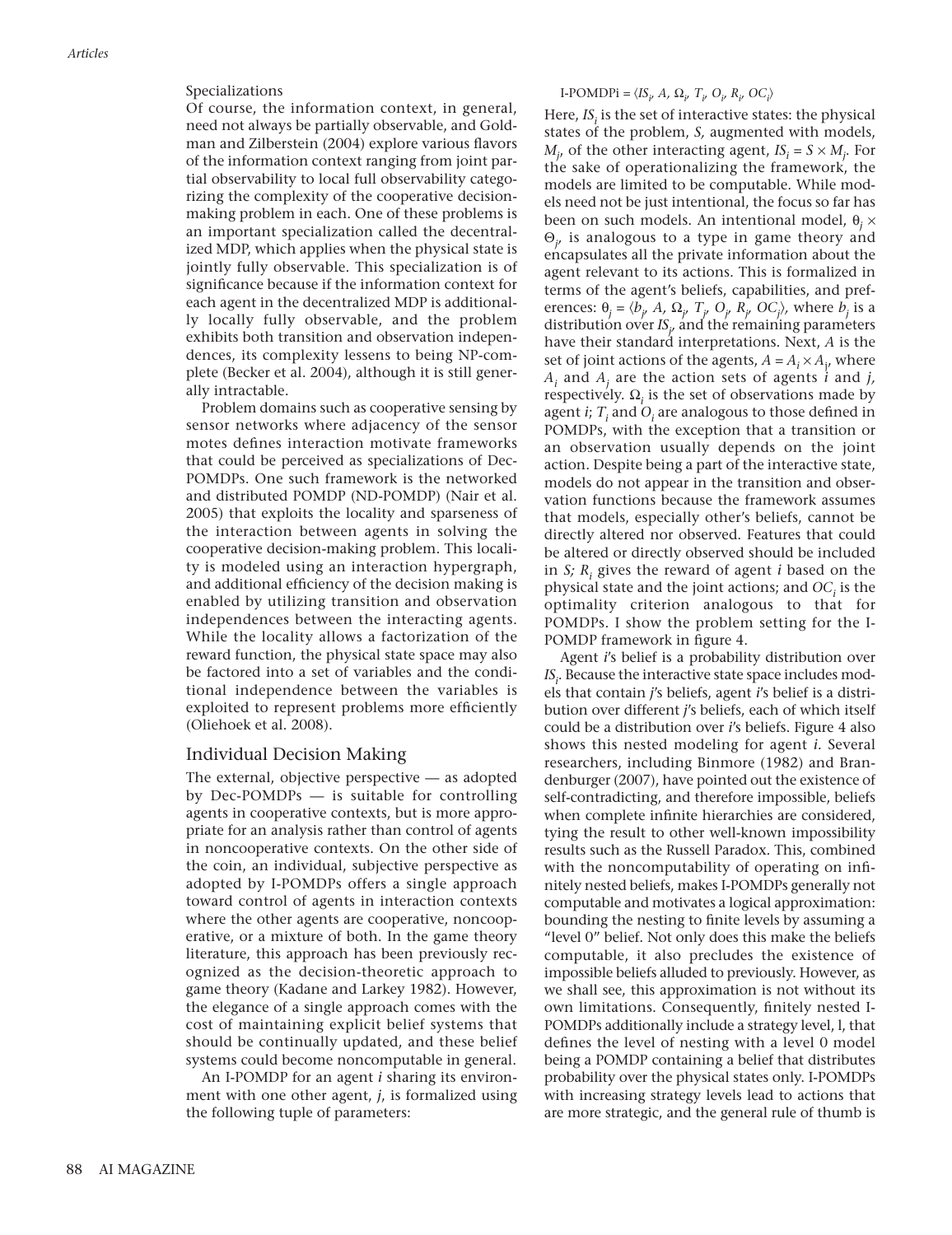

*Figure 4. An Agent in the I-POMDP Framework Maintains Explicit Beliefs About the States and Models of Other Agent(s), About Other's Beliefs over States and Models of Others.*

In cooperative contexts, a common initial belief as used in a Dec-POMDP collapses the initial belief hierarchy into a single branch of probability 1 at each level. Nevertheless, as the agents act and observe the candidate models grow due to the uncertainty.

to utilize as high a strategy level as we can. While the asymptotic complexity of finitely nested I-POMDPs has not been formally established as yet, it is thought that they are at least as hard to solve as Dec-POMDPs.

Two differences complicate the belief update in multiagent contexts compared to the POMDP belief update. First, since the physical state depends on the actions performed by both agents the prediction of how it changes has to be made based on the probabilities of various actions of the other agent. Probabilities of other's actions are obtained by solving its models. Thus we need not assume that actions are fully observable by others. Rather, agents can attempt to infer what actions other agents have performed by sensing their results on the environment. Second, changes in the models of other agents have to be included in the update. The changes reflect the other's observations and, if they are modeled intentionally, the update of other agent's beliefs. In this case, the agent has to update its beliefs about the other agent based on what it anticipates the other agent observes and how it updates.

The decision making of each AUAV in my illustrative example may be modeled as a finitely nested I-POMDP, particularly if the AUAV is unsure about the type of the other. In this case,  $M_i$  would include

possible models that ascribe different shades of cooperation, noncooperation and neutrality to the other AUAV using appropriate reward functions in the models. Based on the computational resources available to the AUAV, it would benefit from utilizing a strategy level that is as high as possible.

## Relationships

Both Dec- and I-POMDPs solve decision-making problems that are instances of partially observable stochastic games as they are referred to in the game-theoretic realm. Stochastic games are sequential games additionally involving a dynamic state of the game. While these games are well studied, their partially observable generalizations have received scant attention from game-theoretic researchers. Specifically, Dec-POMDPs focus on solving a type of the partially observable stochastic game, which involves identical payoff functions for the agents. I-POMDPs solve the general game but from an individual agent's perspective, transforming the physical state space that is a part of the game's definition into an interactive state space by including others' models. Consequently, advances in Dec- and I-POMDPs have the potential to inform game theory as well.

Because the two frameworks generalize POMDPs, decision-making problems modeled by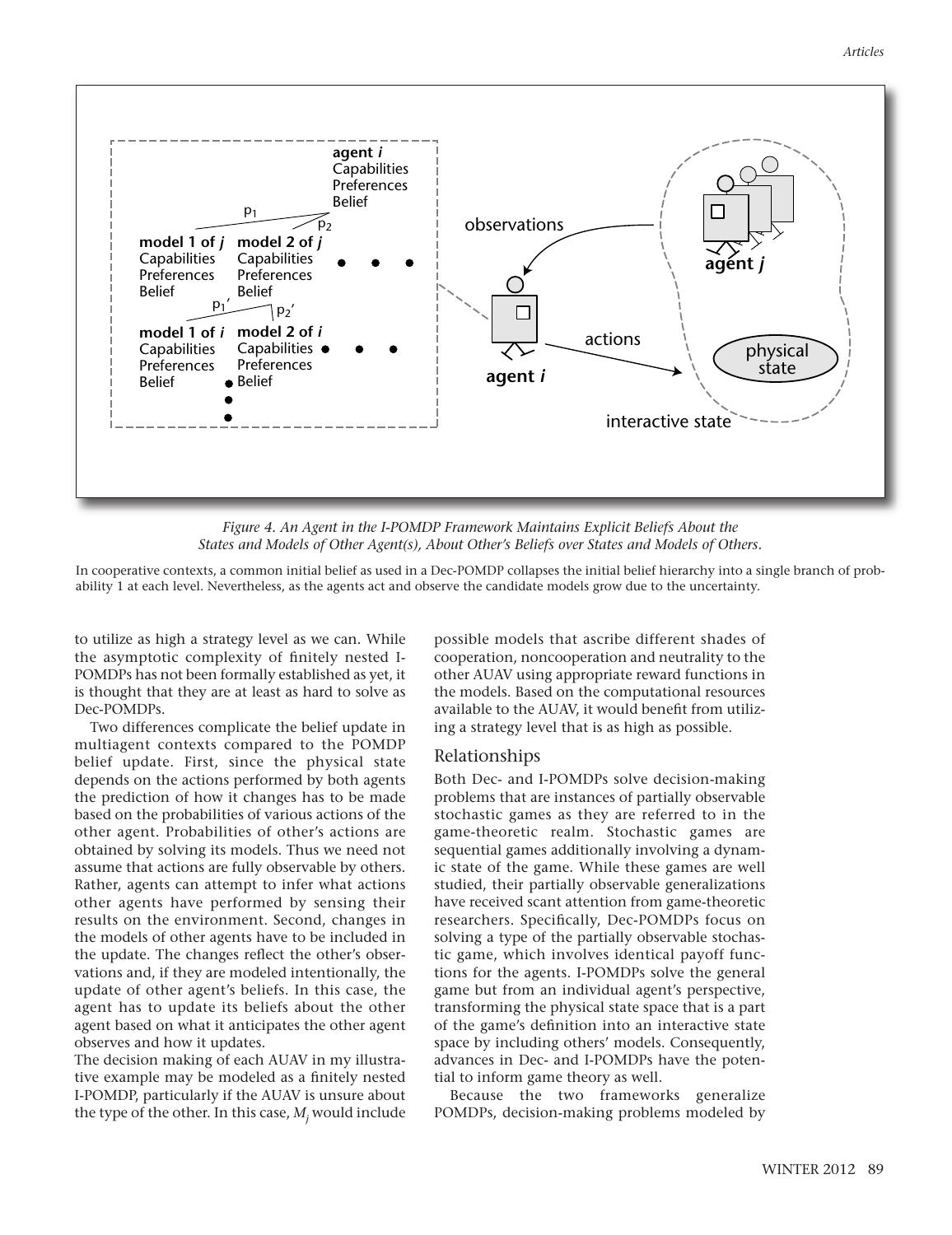

*Figure 5. Each Set in the Venn Diagram Represents the Class(es) of Problems that the Corresponding Framework Can Solve.*

Gray area in the intersecting region of Dec- and I-POMDP indicates the current uncertainty about whether team behavior as produced by a Dec-POMDP could be obtained from a finitely nested I-POMDP for certain problems, as well. Still, this region may not be empty and is a topic of ongoing investigations.

POMDPs are also instances of Dec- and I-POMDPs with the number of agents as one. Figure 5 shows a Venn diagram displaying the relationships between the members of the different frameworks that I have discussed so far in this article. Note that the diagram is by no means exhaustive in the frameworks that it includes. Its purpose is succinctly to align the classes of problems and perspectives modeled by the different frameworks in order to promote clarity.

# Foundational Algorithmic Developments

Algorithms for solving Dec-POMDPs and finitely nested I-POMDPs have drawn heavy inspiration from past algorithms for solving POMDPs. Some of them have also looked toward game theory for direction. Recall that the solution to a Dec-POMDP is a joint policy, which is a vector of policies, one for each agent. On the other hand, solution of an I-POMDP is a single policy for the subject agent in the multiagent context. A policy in both frameworks may be represented using directed trees if the number of time steps are finite; otherwise a finite-state machine is appropriate.

Exact solutions retain the attractive guarantee of optimality. A caveat is that exact solutions of finitely nested I-POMDPs are technically computable approximations of the full I-POMDP framework. However, solving for exactness faces the barrier of high computational complexity. This complexity is partly due to the very large spectrum of policies that must be searched, which is further exacerbated in multiagent contexts where policies

for all agents must be considered. Nevertheless, exact solution techniques exist for both frameworks. Analogous to POMDPs, we may define value functions that provide the expected reward for a joint policy in a Dec-POMDP or an individual policy in an I-POMDP, albeit the functions are more complex.

A dynamic programming operator introduced by Hansen, Bernstein, and Zilberstein (2004) kickstarted investigations into feasible algorithms for Dec-POMDPs. In an iterative two-step process, the operator first exhaustively generates policies of increasing length in a bottom-up manner starting with a single action. This is followed by pruning those policies for each agent that are very weakly dominated by other policies. We illustrate the dynamic programming operator in figure 6. Of course, the pruned policy should be dominated at any belief over the state space and no matter the policies of the other agents. This is accomplished by testing for dominance over all multiagent belief states, each of which, as we may recall, is a distribution over the physical state and possible policies of the other agents. Consequently, the operator enables a reduced but sufficient set of policies to be searched at each step. This is analogous to iterated elimination of very weakly dominated behavioral strategies — a well-known technique for compacting games — in the context of partially observable stochastic games. Among the remaining policies for each agent, the joint policy with the largest value is the exact solution of the Dec-POMDP. Although this approach consumes a fraction of the resources that an exhaustive search needs, it fails to solve small toy problems beyond time steps as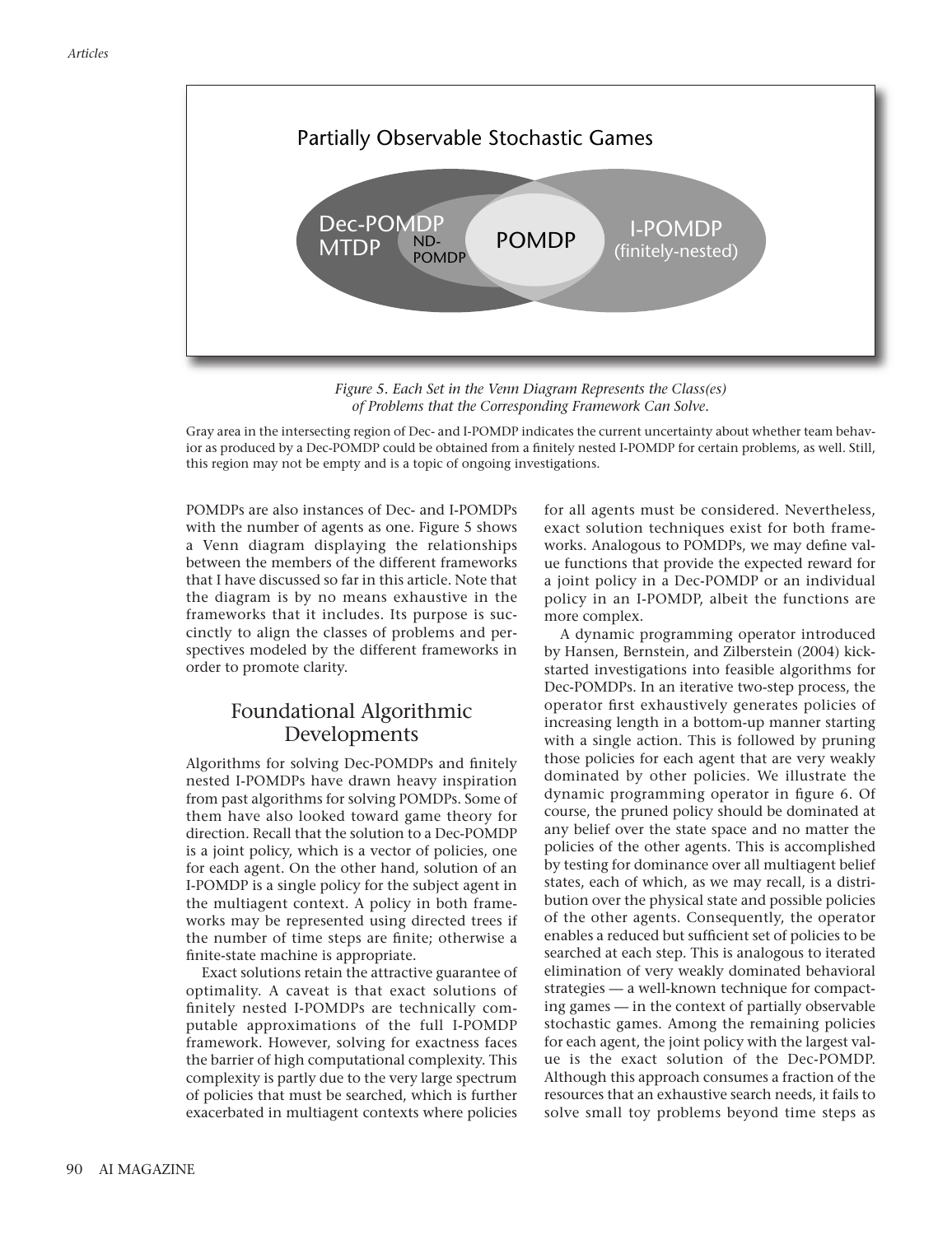WINTER 2012 91

*Articles*



short as four. A top-down technique, different from the previous bottom-up dynamic programming, applies A\* search where subsequent nodes of the search tree represent joint policies of longer time steps (Szer, Charpillet, and Zilberstein 2005). Of course, an admissible heuristic that is optimistic and never undervalues the complete policies at any time step is needed. A simple approach is to assume reduced uncertainty in the problem such as full observability of the physical states and compute the value. Improved heuristics that make the search more efficient rely on tighter approximations of the joint policy values by, say, collapsing the joint decision problem into a POMDP with joint actions. These heuristics are plugged into a generalized version of the A\* search (Oliehoek, Spaan, and Vlassis 2008).

The large model space in finitely nested I-POMDPs is the predominant barrier against exact solutions. Rather than imposing ad hoc restrictions on candidate models, a method for compacting the general space is needed. One way of doing this is to group together models that are behaviorally equivalent (Pynadath and Marsella 2007). If the models are intentional — they are POMDPs or I-POMDPs with differing beliefs — we may utilize their solutions, starting at level 0 and climbing up the strategy levels, to partition the model space into a discrete number of equivalence classes at each level (Rathnasabapathy, Doshi, and Gmy-

trasiewicz 2006). This provides a tractable foothold on the model space with which we may solve I-POMDPs exactly.

While exact solutions serve as important benchmarks of solution quality, their lack of scalability precludes their usefulness. Needless to say, the bulk of algorithmic development for both frameworks has focused on approximations. These trade the solution quality for greater scalability and often exhibit properties such as monotonically improving solutions as more computational resources are allocated and, less frequently, an upper bound on the loss in optimality given a parametric measure of the resources. Even so, a negative result that the lower-bound complexity of finding an approximate solution of Dec-POMDP within  $\varepsilon$  of the exact continues to remain in the NEXP class (Rabinovich, Goldman, and Rosenschein 2002) puts a theoretical damper on the benefits of approximations.

An approximation of the exact dynamic programming operator allowed Dec-POMDP-based solutions of toy problems to scale tremendously but without any quality guarantees: up to four orders of magnitude in time steps (Seuken and Zilberstein 2007). While it generates all new policies of increasing length that are possible from the solution of the previous iteration for each agent, it limits the number of new joint policies retained at each step based on the available memory and utilizes a subset of the multiagent belief space, as in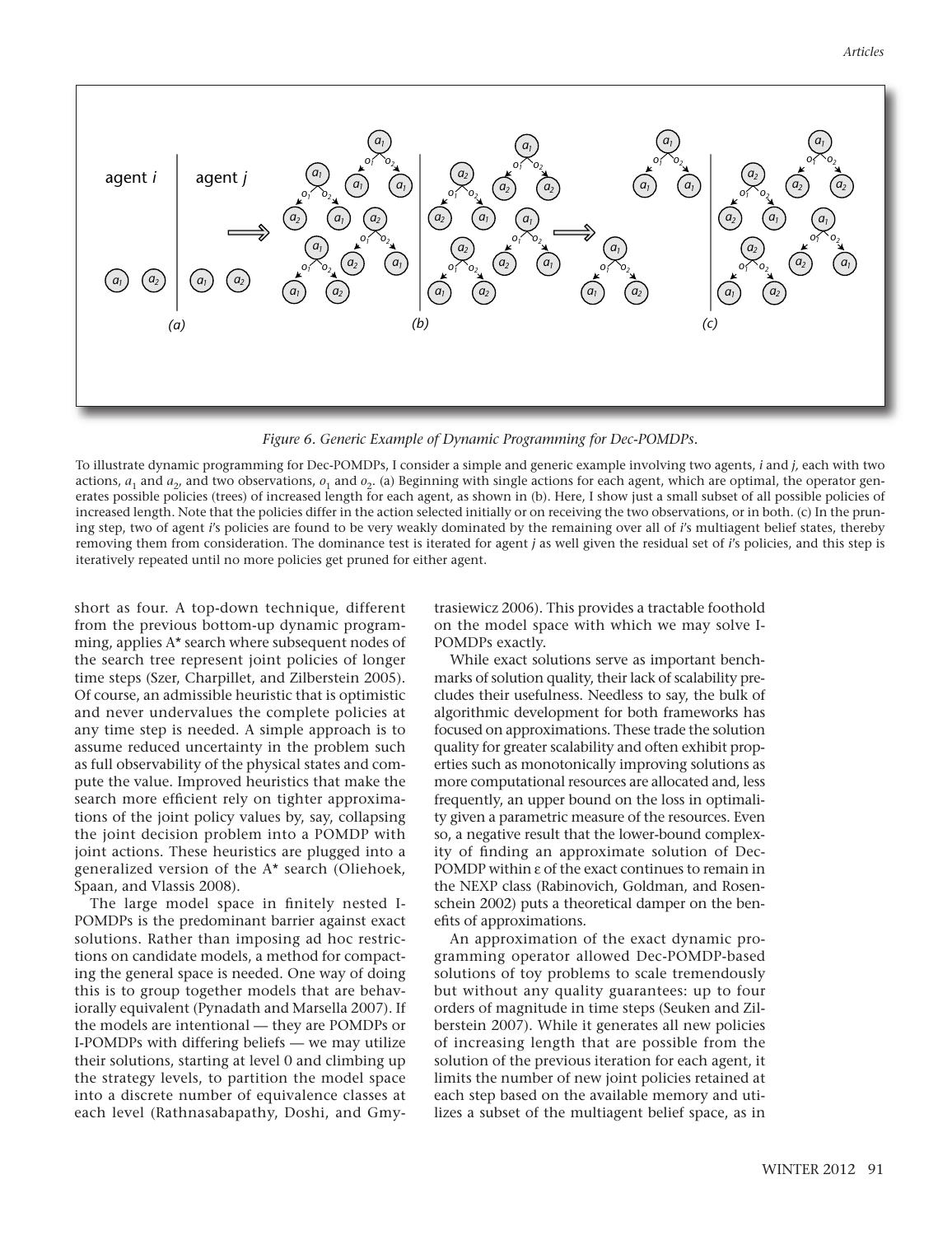point-based approximations for POMDPs, over which to test for dominance of a policy. A portfolio of different heuristics enables a focus on possibly relevant belief points. An improvement on this technique avoids generating all possible policies in the first place by heuristically estimating good quality joint policies that would then be evaluated on the belief points (Dibangoye, Mouaddib, and Chaib-draa 2009). Notice that these techniques are motivated by the efficacy of point-based algorithms in the context of POMDPs, and they affect finitely nested I-POMDPs as well. A generalized version of point-based value iteration (Doshi and Perez 2008) allows the use of select belief points over which to optimize behavior, at each level of the nested modeling. The net effect is an improvement of more than an order of magnitude in the length of the policies that are possible to compute, although the problem sizes remained limited to few physical states.

The A\* search may be approximated by viewing the cooperative joint decision-making problem modeled by a Dec-POMDP as a sequence of Bayesian games, which are games generalized to condition an agent's payoff on its private information called its type (Harsanyi 1967). Here, the types of an agent are its different action-observation histories. In order to solve Bayesian games, we need a joint distribution over the types of all agents. This distribution, which is assumed to be common knowledge, is computed by solving the Bayesian games in the previous time steps to obtain the agents' actions. A Bayes-Nash equilibrium or the Pareto-optimal equilibrium that is also the optimal joint solution, could be computed given the payoffs. The sequential approach avoids backtracking because a single, optimal solution is obtained from the Bayesian games. As the general type space is exponential in the number of time steps, low probability types are pruned to reduce the type space, thereby approximating the solution (Emery-Montemerlo et al. 2004). Furthermore, the intractability of using the optimal expected rewards as payoffs motivates heuristic values, which are explored by Oliehoek, Spaan, and Vlassis (2008). Another algorithm also embracing game-theoretic solution concepts conducts a search for joint policies in Nash equilibrium (Nair et al. 2003) for a team of agents. The existence of multiple equilibria opens up the possibility that the decentralized agents in these techniques may choose policies in different equilibria, which diminishes the value of the joint behavior. This pitfall is not unique to equilibriabased solutions as multiple globally optimal joint solutions may also be present. It is avoided by solving the decision problem in advance, as is usual, and fixating on policies in a single equilibrium or optima, which are then distributed to the agents.

Approximate representations of the nested

beliefs in finitely nested I-POMDPs make the interactive state space more tractable. One such representation utilizes samples, called particles, where each particle contains a physical state and the other agent's model (Doshi and Gmytrasiewicz 2009). Particles are obtained by Monte Carlo sampling of the state space based on the subject agent's belief. Other agent's belief in each particle is itself represented using a sampled set of particles resulting in a nested particle set. The agent's belief is updated approximately by projecting the entire nested particle set in time using a two-step approach of sampling the next physical state followed by using the observation likelihood, at each level of nesting. This technique takes an order of magnitude less time in solving I-POMDPs in comparison to the exact, with a controlled loss in optimality. Doshi (2007) showed how the nested particle set may be modified and propagated when the physical state space is continuous or very large.

Previous algorithms all focus on computing solutions when the optimality criterion requires maximizing the expected reward over a finite number of time steps. This allows the policies to manifest as trees of finite height. However, if the optimality criterion specifies infinite steps, trees are no longer feasible; instead the policies manifest as stochastic finite-state machines as I mentioned previously. We may progressively improve the joint controllers, one at a time and holding the other fixed, while taking care not to exceed a bound on the number of nodes, until no more improvement is possible. In cooperative contexts, Bernstein, Hansen, and Zilberstein (2005) show that a shared correlation device could also be helpful in improving the quality of the joint controller. Although such improvements of the joint controllers could get mired in local optima, the technique scales favorably to problems involving a large number of physical states and actions. Specifically, small controllers of reasonably good quality may be obtained for two-agent problem domains exhibiting up to a hundred physical states, five actions, and a similar number of observations. Iterative improvement of the joint controllers and its subsequent convergence to a local optimum could be avoided by reformulating the problem as a nonlinear program whose optimization has the potential to immediately generate the globally optimal controllers of given size (Amato, Bernstein, and Zilberstein 2010). However, practical nonlinear program solvers are unable to exclude local optima, though experiments reveal that the solution quality is high.

Developments outlined in this section provide a firm algorithmic foundation for both Dec- and I-POMDPs on which advances could take place. In table 1, I list techniques that have played a key role in this regard. Seuken and Zilberstein (2008) pro-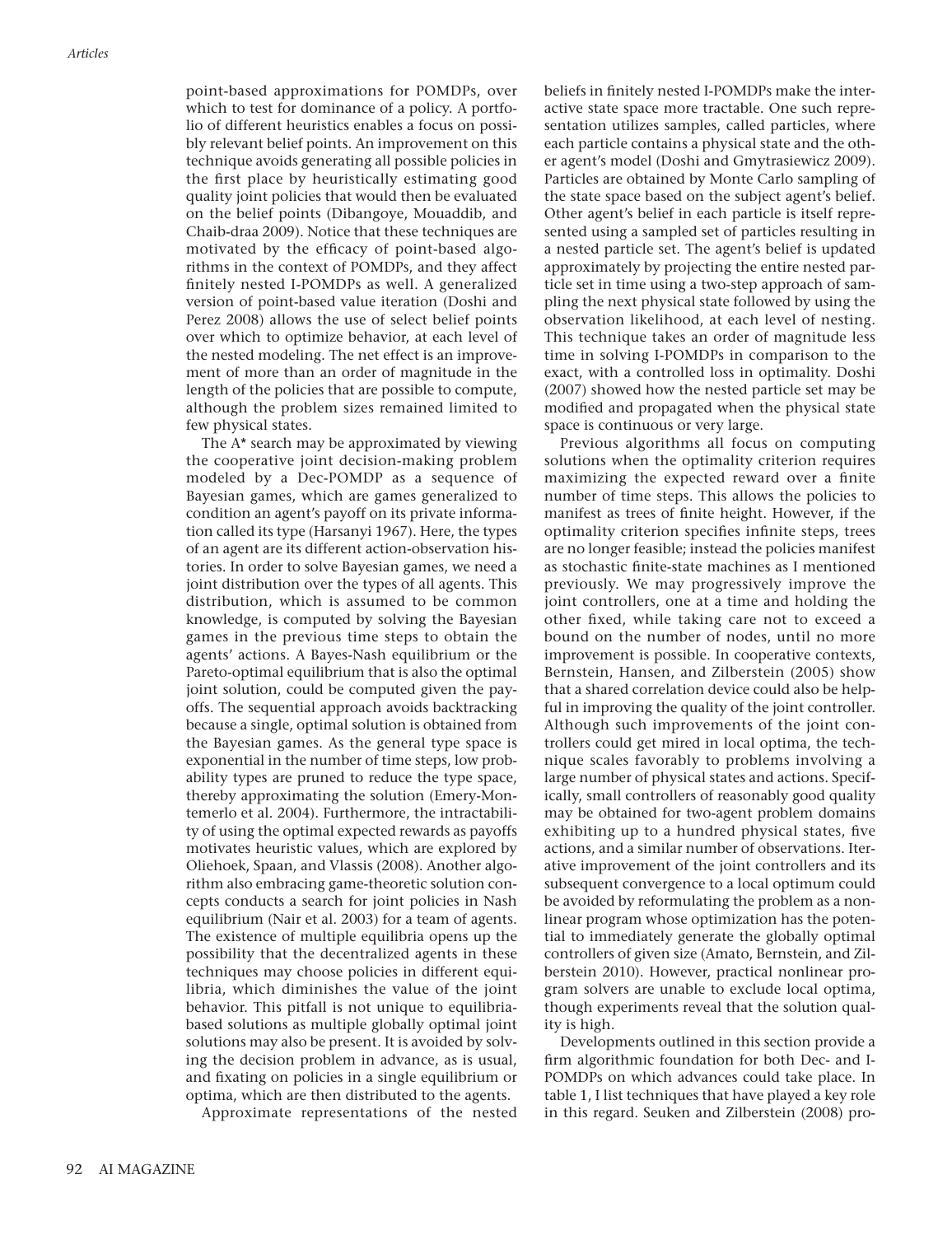

*Table 1. A Tabulation of Some Core Techniques and the Types of Complexity That Affect Both Frameworks.*

Recall that the belief space complexity refers to the disproportionate growth in the space of beliefs as the physical states increase, the policy space complexity is due to the exponential growth in the number of policies that must be considered with time, both of which are exacerbated as the number of interacting agents increase. A  $\Box$  indicates that the technique in that row helps in mitigating the type of complexity specified in the column.

vide more details on some of the approaches discussed here, and numerous collections of publications related to the two frameworks exist on the web, one of which is currently available at rbr.cs.umass.edu/˜camato/decpomdp. Indeed, newer techniques, not discussed here, continue to push the scalability envelope for both frameworks. This is critically needed to facilitate more realworld applications.

## Discussion

Automated decision making in multiagent contexts is a crucial research frontier in our quest for designing intelligent agents because of its wide applicability in problem solving. Although we may not see the Dec- or I-POMDP frameworks being a part of field trials of AUAVs anytime soon, steady progress is being made in making them scalable. These frameworks, along with their specializations that I discussed here, are model-based ways of computing optimal behavior. An equally important research direction investigates in parallel multiagent decision making without presupposing a model by relying on repeated problem simulations to acquire data; this direction generalizes singleagent reinforcement learning. Hybrid approaches that learn incompletely specified models also exist.

An important facet of multiagent contexts, which I did not discuss in this article, is communication between the agents. This is because the topic demands a detailed treatment in itself, partly due to its importance in cooperative decision making. In the context of Dec-POMDPs, relevant research has mostly focused on the potential of communication mitigating the high computational complexity of the decision-making process by

reducing the interagent uncertainty (for a recent example, see Wu, Zilberstein, and Chen [2011]). Communicative extensions of Dec-POMDPs and other frameworks have been introduced, most of which model communication as a distinguished act. On the other side of the coin, an intentional agent modeled using finitely nested I-POMDP augmented with communicative acts exhibits a surprising rational behavior: it will choose not to communicate or to respond to any requests. At the heart of this observation is the simple insight that at the lowest level (level 0), an intentional agent is modeled as having no understanding of others in its environment. Consequently, such an agent does not view sending a message (to nobody in its perspective) beneficial, nor is it able to rationalize an observed request other than attributing it to noise. Reasoning that the other agent (at level 0) will not engage in communication, the level 1 agent does not see any benefit in communicating either. We may apply this argument upward in the nesting and thereby conclude that the (boundedly) rational level l agent may not engage in communication. This paradoxical result is primarily due to bottoming out the nesting — a consequence of computability. I do not think that this paradox is an artifact of the particular framework. However, it does motivate changes to how we model other agents and suggests that models that additionally incorporate learning are needed, as realized in the context of Dec-POMDPs as well (Spaan, Gordon, and Vlassis 2006).

## Future Advances

While the frameworks have drawn insights from game theory, they may, in return, advance game theory as well. One way is by helping to explain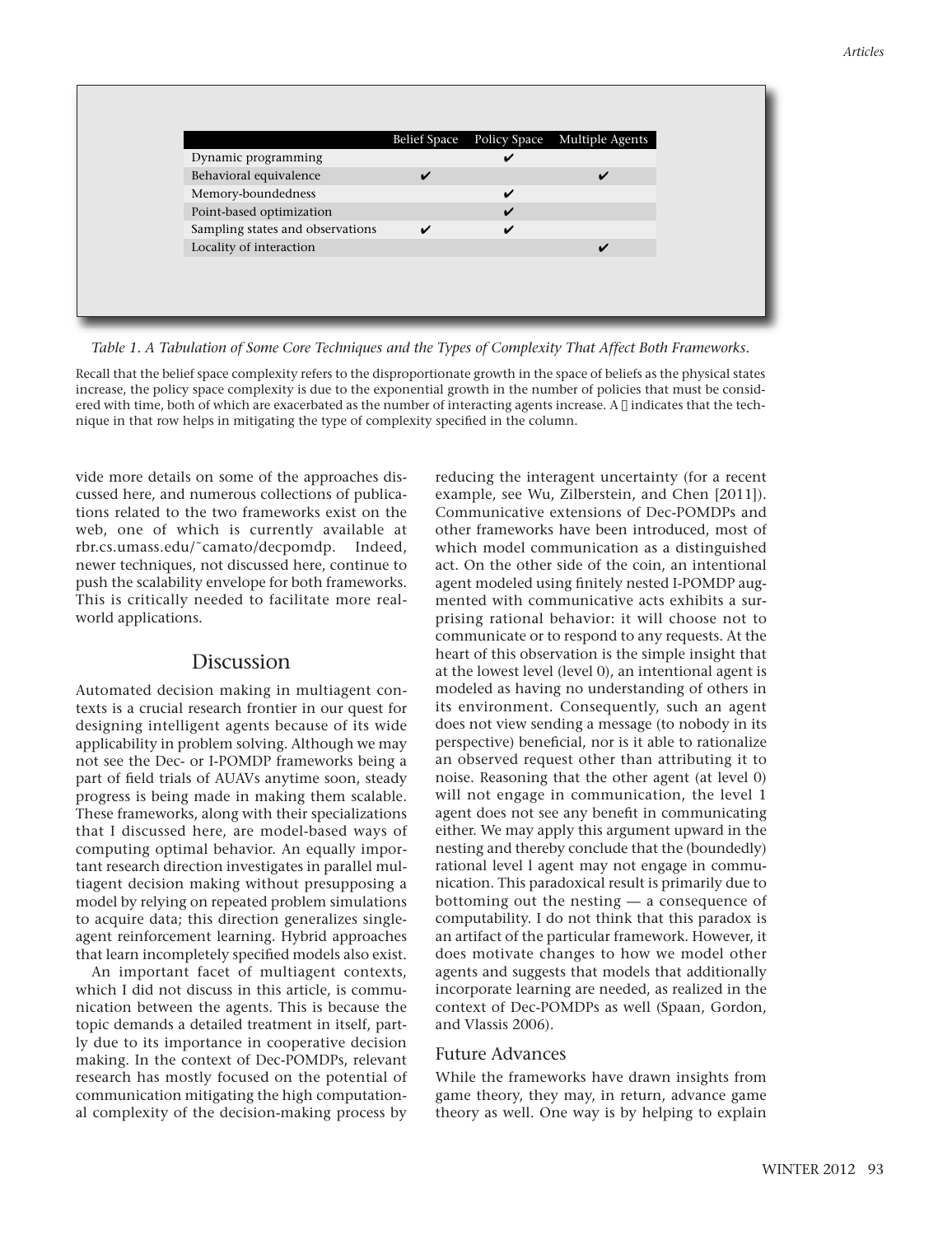the equilibration process in complex settings, which as Binmore (1982) pointed out, continues to remain a key gap in game theory. A focus on the procedural aspects of decision making by I-POMDPs allows us to understand optimal behavior, and the computational difficulty in satisfying sufficiency conditions for equilibration (Doshi and Gmytrasiewicz 2006) informs us as to why equilibrium is a perplexing concept.

As Seuken and Zilberstein (2008) note, reconciling the behaviors prescribed by Dec- and I-POMDP in cooperative contexts is worthwhile because each one represents a different approach to decision making in multiagent contexts. In particular, I-POMDPs provide a fertile ground for investigating the interaction between computability and intentionality, and its possibly negative implications on asymptotic agent behaviors (for example, see again Doshi and Gmytrasiewicz [2006] and references therein), in the backdrop of global optimality as prescribed by Dec-POMDPs.

Finally, as applications of decisionmaking frameworks emerge, an important one is in decision support systems that are part of mixed humanagent teams. Using models of the task at hand, the frameworks may provide normative recommendations to the human who may choose to act on them. Furthermore, the frameworks could additionally utilize descriptive models of human behavior on the task at hand and perform actions that support those of the human as a true teammate, though this application is more challenging.

## Acknowledgments

This work was supported in part by NSF CAREER grant, #IIS-0845036, and in part by a grant from the U.S. Air Force, #FA9550-08-1-0429. All opinions expressed in this article are those of the author alone and do not reflect the views of the sponsoring agencies. The author would also like to acknowledge insightful discussions with Christopher Amato, Daniel Bernstein, Piotr Gmytrasiewicz, Matthijs Spaan,and Shlomo Zilberstein, and the feedback from the anonymous reviewers.

## References

Amato, C.; Bernstein, D. S.; and Zilberstein, S. 2010. Optimizing Fixed-Size Stochastic Controllers for POMDPs and Decentralized POMDPs. *Journal of Autonomous Agents and Multi-Agent Systems* 21(3): 293–320.

Aumann, R. J. 1999. Interactive Epistemology I: Knowledge. *International Journal of Game Theory* 28(3): 263–300.

Becker, R.; Zilberstein, S.; Lesser, V.; and Goldman, C. 2004. Solving Ttransition Independent Decentralized Markov Decision Processes. *Journal of Artificial Intelligence Research* 22: 423–455.

Bernstein, D. S.; Givan, R.; Immerman, N.; and Zilberstein, S. 2002. The Complexity of Decentralized Control of Markov Decision Processes. *Mathematics of Operations Research* 27(4): 819–840.

Berstein, D. S.; Hansen, E. A.; and Zilberstein, S. 2005. Bounded Policy Iteration for Decentralized POMDPs. In *Proceedings of the Nineteenth International Joint Conference on Artificial Intelligence,* 1287–1292. San Francisco: Morgan Kaufmann Publishers.

Binmore, K. 1982. *Essays on Foundations of Game Theory.* Oxford, UK: Basil Blackwell.

Brandenburger, A. 2007. The Power of Paradox: Some Recent Developments in Interactive Epistemology. *International Journal of Game Theory* 35(4): 465–492.

Brandenburger, A., and Dekel, E. 1993. Hierarchies of Beliefs and Common Knowledge. *Journal of Economic Theory* 59(1): 189– 198.

Cohen, P. R., and Levesque, H. J. 1991. Confirmations and Joint Action. In *Proceedings of the Twelfth International Joint conference on Artificial Intelligence,* 951–957. San Francisco: Morgan Kaufmann Publishers.

Dibangoye, J. S.; Mouaddib, A.-I.; and Chaib-draa, B. 2009. Point-Based Incremental Pruning Heuristic for Solving Finite-Horizon DEC-POMDPs. In *Proceedings of the 8th International Conference on Autonomous Agents and Multiagent Systems,* 569–576. Richland, SC: International Foundation for Autonomous Agents and Multiagent Systems.

Doshi, P. 2007. Improved State Estimation in Multiagent Settings with Continuous or Large Discrete State Spaces. In *Proceedings of the Twenty Second Conference on Artificial Intelligence,* 712–717. Menlo Park, CA: AAAI Press.

Doshi, P., and Gmytrasiewicz, P. J. 2009. Monte Carlo Sampling Methods for Approximating Interactive POMDPs. *Journal of Artificial Intelligence Research* 34: 297– 337.

Doshi, P., and Gmytrasiewicz, P. J. 2006. On the Difficulty of Achieving Equilibrium in

Interactive POMDPs. In *Proceedings of the Twenty-First AAAI Conference on Artificial Intelligence*, 1131–1136. Menlo Park, CA: AAAI Press.

Doshi, P., and Perez, D. 2008. Generalized Point Based Value Iteration for Interactive POMDPs. In *Proceedings of the Twenty Third AAAI Conference on Artificial Intelligence,* 63– 68. Menlo Park, CA: AAAI Press.

Doshi, P.; Qu, X.; Goodie, A.; and Young, D. 2010. Modeling Recursive Reasoning in Humans Using Empirically Informed Interactive POMDPs. In *Proceedings of the 9th International Autonomous Agents and Multiagent Systems Conference,* 1223–1230. Richland, SC: International Foundation for Autonomous Agents and Multiagent Systems.

Emery-Montemerlo, R.; Gordon, G.; Schneider, J.; and Thrun, S. 2004. Approximate Solutions for Partially Observable Stochastic Games with Common Payoffs. In *Proceedings of the Third International Joint Conference on Autonomous Agents and Multi Agent Systems,* 136–143. Los Alamitos, CA: IEEE Computer Society.

Fudenberg, D., and Tirole, J. 1991. *Game Theory.* Cambridge, MA: The MIT Press.

Gmytrasiewicz, P. J., and Doshi, P. 2005. A Framework for Sequential Planning in Multiagent Settings. *Journal of Artificial Intelligence Research* 24: 49–79.

Gmytrasiewicz, P. J., and Durfee, E. 2000. Rational Coordination in Multi-Agent Environments. *Journal of Autonomous Agents and Multiagent Systems* 3(4): 319– 350.

Goldman, C. V., and Zilberstein, S. 2004. Decentralized Control of Cooperative Systems: Categorization and Complexity Analysis. *Journal of Artificial Intelligence Research* 22: 143–174.

Grosz, B. 1996. Collaborating Systems. *AI Magazine* 17(2): 67–85.

Hansen, E.; Bernstein, D.; and Zilberstein, S. 2004. Dynamic Programming for Partially Observable Stochastic Games. In *Proceedings of the Nineteenth Conference on Artificial Conference,* 709–715. Menlo Park, CA: AAAI Press.

Harsanyi, J. C. 1967. Games with Incomplete Information Played by Bayesian Players. *Management Science* 14(3): 159–182.

Kadane, J., and Larkey, P. 1982. Subjective Probability and the Theory of Games. *Management Science* 28(2): 113–120.

Kaelbling, L.; Littman, M.; and Cassandra, A. 1998. Planning and Acting in Partially Observable Stochastic Domains. *Artificial Intelligence* 101(1–2): 99–134.

Kim, Y.; Nair, R.; Varakantham, P.; Tambe, M.; and Yokoo, M. 2006. Exploiting Locality of Interaction in Networked Distributed